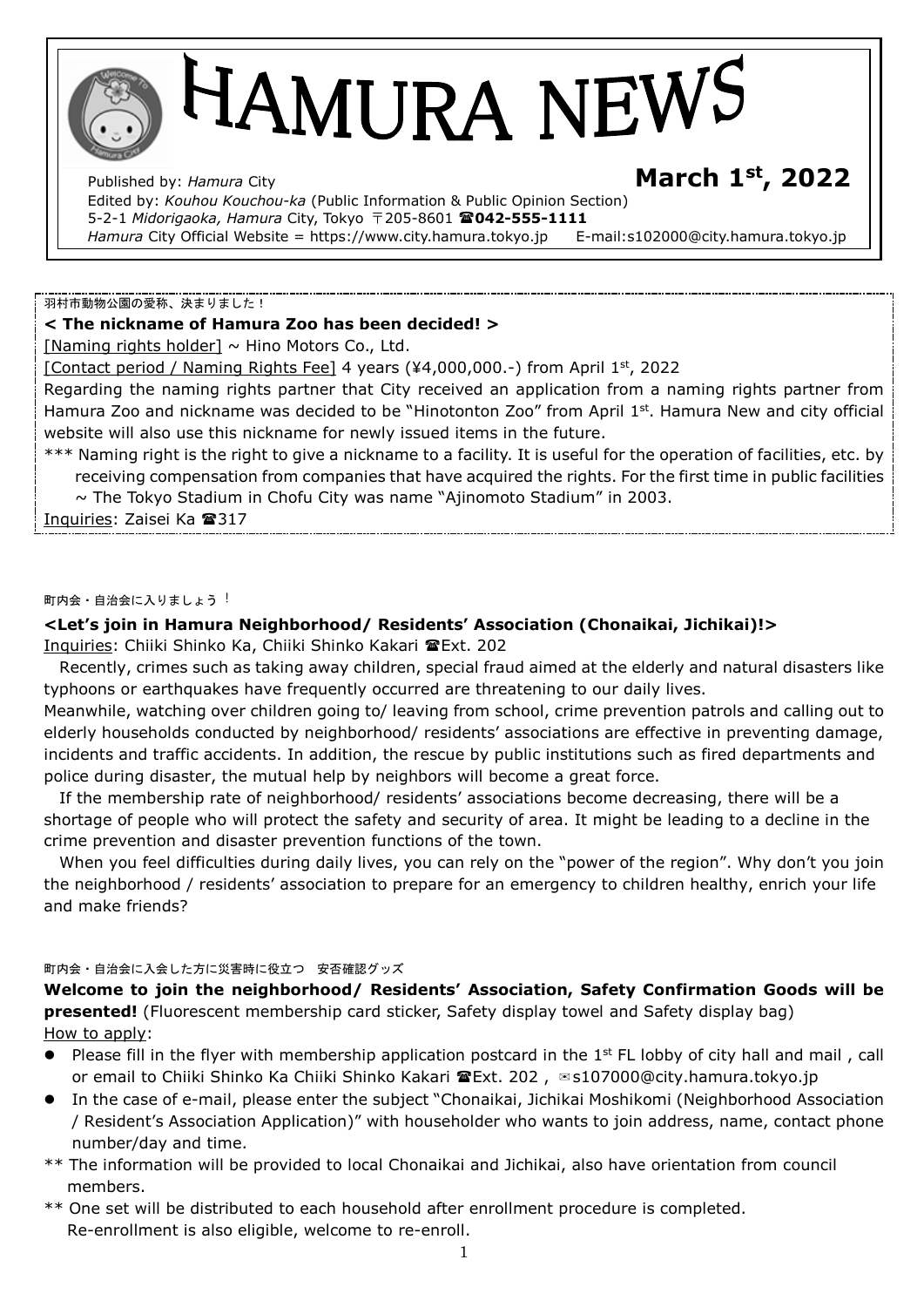Inquiries: [Hamura City Neighborhood Association office] Chiiki Shinko Ka, Chiiki Shinko Kakari (City Hall 2F) 042-555-1111 Ext. 202, ✉s107000@city.hamura.tokyo.jp

#### ご利用ください!

#### **Please take advantage to use it!**

誰でも使える 町内会館(地域集会施設)

#### **"A place where everyone can use! Kaikan (Regional Meeting Facility)"**

There are 23 Community Meeting Facilities nearby you.

- Large Hall / Cooking Room ideal for social gatherings and parties.
- Meeting room is even available for dancing.
- Meeting room where desks and chairs can be used.

There are various sizes of rooms, please use the "Kaikan" not only for club activities but also for gatherings with friends.

Please feel free to inquiry when you want to use it.

- \*\* Unable to use for accommodation or commercial purposes.
- \*\* It is managed and operated by Committee which is organized by Neighborhood associations and Residents' associations in each community.
- \*\* Depending on the case, the usage fee may be reduced or exempted.

Inquiries: Chiiki Shinko Ka, Chiiki Shinko Kakari Ext. 202

3月8日(火)~13日(日)は羽村市防災週間

#### **HAMURA CITY DISASTER PREVENTION WEEK From March 8th (Tue) ~ March 13th (Sun)**

Eleven years have passed since the Great East Japan Earthquake which caused unprecedented damage. Hamura City will set City Disaster Prevention Week to hold lectures, special exhibitions, disaster prevention bus tours, etc. Please take this opportunity to think about disaster prevention and mitigation measures for your family and community.

Inquiries: Bosai Anzen Ka, Bosai. Kiki Kanri Kakari 217

#### 防災講演会

#### **Disaster Prevention Lecture**

"A girl who was an elementary school students at that time talks about what happened at that time"

 $\sim$  What you need to know how to protect your own life and save your loved ones!

At the time of earthquake, the lecturer who was the  $4<sup>th</sup>$  grade of Omagari elementary school student in Higashi Matsushima City was damaged by the tsunami. She participated activities of high school students in the same area after earthquake.

She stared talking activities based on her own experience to express feelings in a straightforward manner which is different from the other adult lecturers on earthquake disasters. Please take this opportunity for each person consider how to prepare for the earthquake.

Date and Time: March 12<sup>th</sup> (Sat) 4PM~5:30PM (opening: 3:30PM)

Location: Yutorogi Small Hall

Lecturer: Ms. Hikaru Takeyama

Capacity: First 252 \*\* please come to venue directly

#### 企画展「3.11あの日を忘れない 東日本大震災」

- **Exhibition: March 11th Japan Earthquake Disaster will Always Be Remembered ~**
	- The photographs of areas affected by the Great East Japan Earthquake will be exhibited. The details are screen recorded images (Higashi Matsushima City, etc.) and display disaster prevention supplies. On March 12th (Sat), NHK will hold the "Navi Disaster Prevention Exhibition to Protect Tomorrow". Why don't you try to experience NHK disaster prevention contents (disaster prevention crossroads, Kokoro photo and 72 hours after the earthquake)?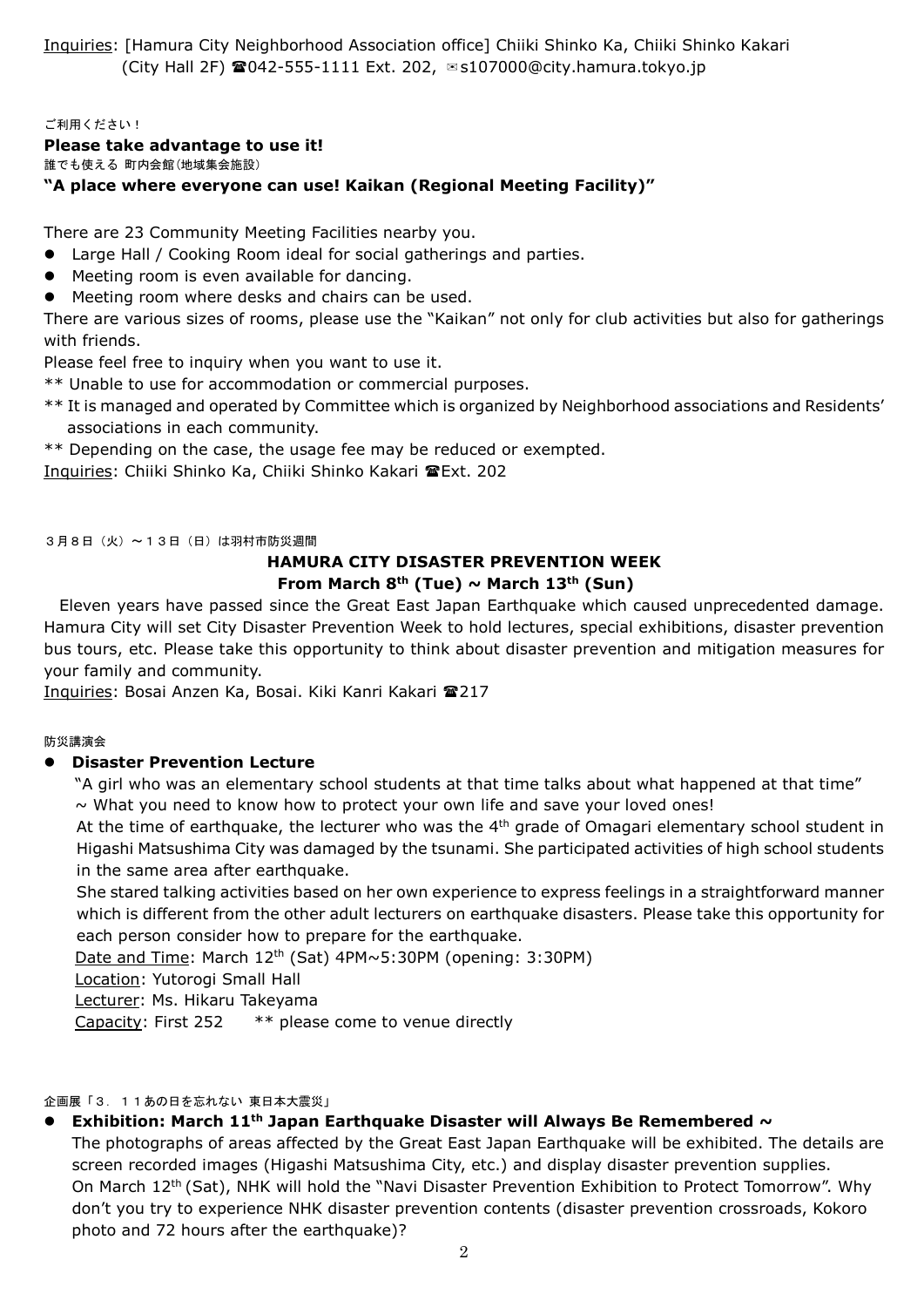防災バスツアー 防災関連施設見学会 **Disaster Prevention Bus Tour ~ Disaster Prevention related Facilities Tour** Date and Time: March  $12<sup>th</sup>$  (Sat) 9AM  $\sim$  Noon The Disaster Prevention related Facilities will be visited, such as schools, storage warehouses and fire brigade garages that serve as evacuation shelters.

## 新型コロナワクチン接種 その21 **VACCINATION OF COVID-19 Part 21**

#### 5~11 歳の方への接種が始まります

## **Vaccination for 5 to 11 years old children will begin**

Vaccination ticket will be sent to the eligibility from the beginning of March. For details on reservation methods and venues, please check the notice enclosed with vaccination ticket and the city official website.

#### 基礎疾患のある方へ優先予約期間を設けます

• Priority reservation period will be set for people with underlying illness

Children with underlying illness are at high risk of becoming severe and especially recommended for vaccination.

A priority reservation period will be set for the eligibility, so if you wish to receive the vaccination, please consult with your doctor before applying.

\*\*\* Please check the city official website for the eligibility underlying illness and reservation period.

11 歳以下と 12 歳以上ではワクチンの種類や量が異なります

- The manufacturer and amount of vaccine differs between 11 years old/under and 12 years old/over. Since the vaccination ticket is common for each, so please still use it.
	- \*\* If the child reach age 12 on 2<sup>nd</sup> vaccination but already took 1<sup>st</sup> vaccination for under age 11, please still have 2<sup>nd</sup> vaccination for age 11 or under.

Inquiries: Hamura City New Coronavirus (COVID-19) Call Center 20570-030207, 9AM~5PM (include Saturday, Sunday and Holidays)

\*\* For Hearing-Impaired person or wish to use Phone Relay Services, it is not able to contact Call Center please try to call Kenko Ka (in Hoken Center) 雷Ext.627~630

# お知らせ **INFORMATION**

## 健康 **HEALTH**

羽村市国民健康保険加入者対象「メタボリックシンドローム対策 減量セミナー」

# ■ **For Hamura City National Health Insurance Members**  $\sim$

# **"Metabolic Syndrome Countermeasure Weight Loss Seminar"**

Learn the basics of weight control to eliminate metabolic syndrome. There is a principle in weight control, for those who want to lose weight by Okg and con not easily lose it, you may learn the know-how to do it. Exercise training will be conducted, so welcome to wear a mask and comfortable clothes and shoes to joint it.

Date and Time: March 18<sup>th</sup> (Fri) 2:30PM~4PM (accepting: 2:15PM~)

Location: Yutorogi B1 FL. Reception Hall

Eligibility: For age 40~74 who are enrolled in Hamura City National Health Insurance on the day of seminar. Capacity: 10 (in order of application)

\*\* Scheduled to be jointly implemented with specific health guidance on the day. Things to bring: Writing utensils and Beverages

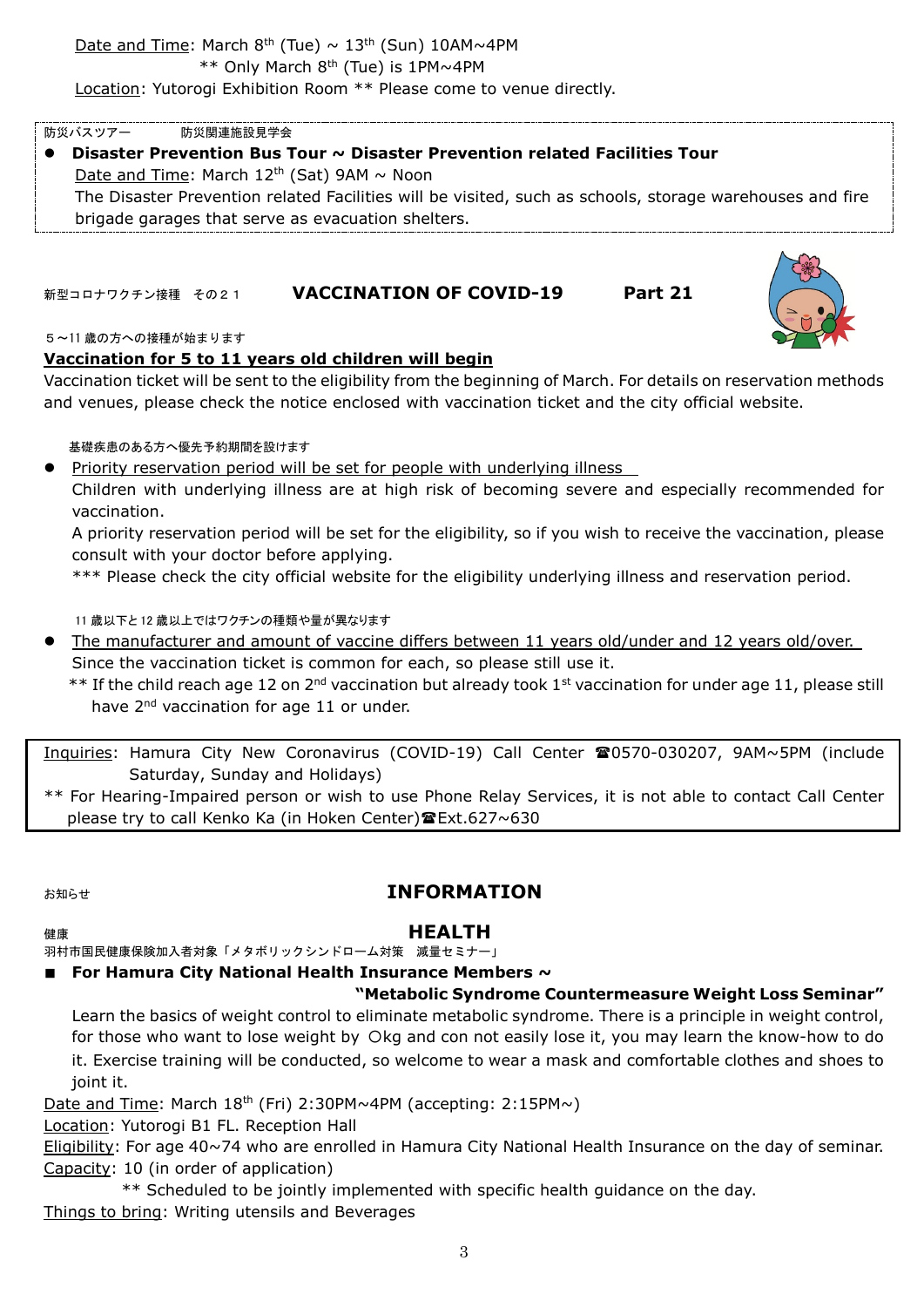Lecturer: Mr. Kantani (Medical Fitness Division, Wafukai Association, Medical Corporation) How to apply and Inquiries: Starting from March 4<sup>th</sup> (Fri) to 16<sup>th</sup> (Wed), please call to Kenko Ka (in Hoken Center) Ext. 625

認知症サポーターステップアップ養成講座

### **<Step-up Courses in Nursing Care for Supporting Dementia Patients >**

The correct knowledge of dementia and the tendencies that dementia patients have can be learned at this course. You will not be required to commit to duties after completion of this course.

Date & Time: March 22<sup>nd</sup> (Tue), 10AM  $\sim$  12:30PM

Location: Yutorogi basement Reception Hall

Eligibility: Those who finish Basic course in nursing care for supporting Dementia Patients and are Hamura Resident or Commuter age over 15

Capacity: 10 people (in order of application)

Thing to Bring: Writing Utensils

Details: ① Understanding of dementia (psychological state of people with dementia, difficulty of living)

- ➁ Getting close to the feeling of people with dementia and their caregivers (group work)
- ③ Regarding of the actual dementia care
- ④ Regarding of dementia support volunteers.
- \*\* When you finish lecture, you may register in Hamura City Dementia Support volunteer site and may have activities in Orange Café.

How to apply / Inquiries: During March 2<sup>nd</sup> (Wed) ~ 17<sup>th</sup> (Thu) 9AM~5PM, please call, email or come to Korei Fukushi Kaigo Ka, Kaigo Yobo.Chiiki Shien Kakari 雷Ext. 456, Mail address: s304200@city.hamura.tokyo.jp

ファシリテーター入門講座 明日から使える話し合いの"コツ"

■ **Facilitator Introductory Course ~ "Tips" for discussions that can used from tomorrow** With the spread of online conferences, real (face-to-face) discussions are being reviewed. Learn about points and techniques that you can use from tomorrow, such as ice breaks to relieve tension and how to listen.

Date and Time: March 26<sup>th</sup> (Sat) 10AM~4PM

Location: Yutorogi 2nd FL Kouzashitsu 1 (Lecture Room)

Capacity: 10 (if there are many application, drawing will be held)

Lecturer: Ms. Ikuko Sato and Mr. Norio Koyama (social unit UDON)

How to apply and Inquiries: Till March 18<sup>th</sup> (Fri), please call, email or come with details [address, name and telephone number] to Regional Promotion Division, Citizen's Activity Center **雪 Ext. 632** ✉s107000@city.hamura.tokyo.jp

#### 4月に小学生のお子さんに 〇 の医療証を送付

## **< For child will be Elementary School student from April, Medical Certificate** ○子 医療証 **will Be Sent>**

If your child was born between 4/2/2015 and 4/1/2016, and will enter an elementary school first grade in April 2022, a new health insurance certificate < Child Medical Certificate ( $\bigoplus$  医療証) >under the Medical Program for Children of Compulsory School Age for your child which is valid from April will be sent from the City Hall Kosodate Shien Ka in late March. No further application procedures are required; however, please notify the national insurance section regarding any changes for the child's insurance.

Please note that, for those children, Infant Medical Certificate (  $\circled{F}$ ) 医療証) will expire on March 31<sup>st</sup>(Thu) 2022 (and it needs to be returned to the city).

If you do not have a medical certificate for your child at an eligible age, please apply at your earliest chance. You can apply for the Medical Certificate if your child is entering elementary school this April /or is already attending either an Elementary School or a Junior High School of Hamura City. The new certificate will take effect from April 1<sup>st</sup>, or if applying after the start of fiscal year, will take effect from the date of application. Application is accepted throughout the year.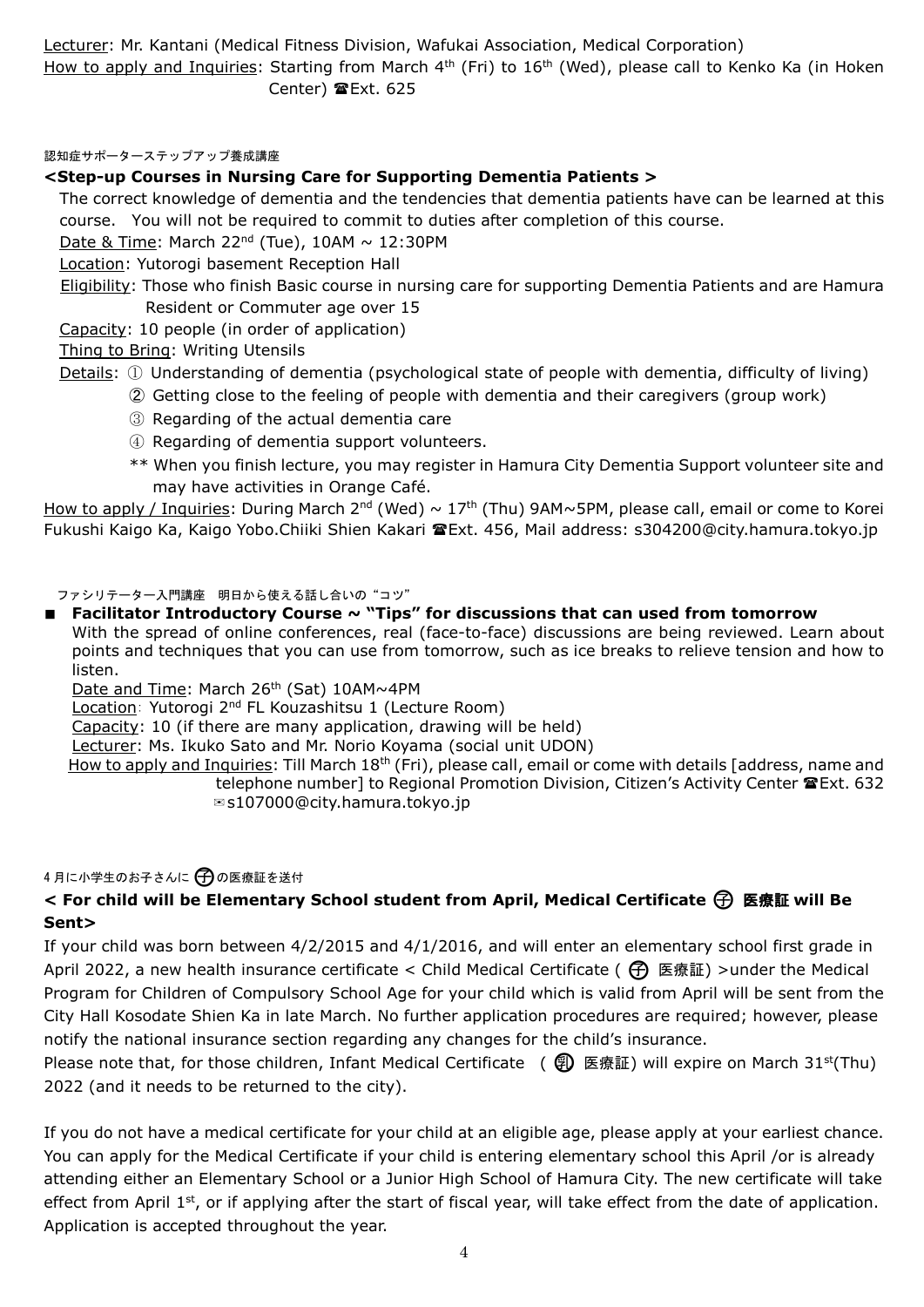$*$  About 義務教育就学児医療費助成制度

○子 医療証 (Child Medical Certificate) is for the Medical Program for Children of Compulsory School Age  $(1<sup>st</sup>~9<sup>th</sup>$  grade) that subsidizes the child's hospitalization charges and medicine costs.

**① 医療証 (Infant Medical Certificate) is for the Medical Program for Babies and Preschool Children. It fully** subsidizes any medical expenses that are subject to the National Health Insurance coverage.

Required Items: ① child's insurance card ② Applicant's Identification Document (Driving License, My Number Card or passport etc.),  $\circled{3}$  If you were residing in other municipality as of January 1<sup>st</sup> 2021, please also bring a taxation statement of 2021 (令和3年度課税・非課税証明書) issued by the municipality of former domicile. ④ Personal ink seal

If you do not understand Japanese: If you are unable to read the matter printed in Japanese, we recommend that you visit Kosodate Shien-Ka for assistance. Please bring the required items listed above. Inquiries: City Hall, Kosodate Shien Ka, Shien Kakari **雪Ext. 237** 

引っ越しの際は、住所異動の届け出を忘れず

**< When MOVING, Please Complete Your Update to the BASIC RESIDENT REGISTRATION>**

 $-1$ <sup>st</sup> Floor Citizen's Affairs Section Foreign Registration Counter Phone Number: City Hall  $\mathbf{\mathcal{F}}$ Ext. 121 **<Move Out>** When leaving from Hamura City, into another city, you are required to file a Moving Out Notification (tenshutsu todoke) before departure. By this, you will be issued a Notification of Change of Residence (tenshutsu shoumeisho).Please take this tenshutsu shoumeisho and go to municipal office of your new address to make move-in procedures, and make sure to bring your valid identification. If you are moving to overseas, this notification will not be issued.

**<Move In>** When moving into Hamura City from other municipality, please go to the municipal office which you are moving into within 14 days of entry. You must make a Moving In Notification (tennnyuu todoke) at the municipal office of your new address with presenting Notification of Change of Residence (tenshutsu shoumeisho) obtained at municipal office of your previous address, and complete update to Basic Resident Registration. When arriving in Japan with landing permission of mid to long term, you must bring your passport and Resident Card for Resident Registry.

## **A Tenkyo Todoke (Transfer Notification)**

must be filed within 14 days of your move within Hamura City.

**You must have valid identification.** My Number Card or Driving License, Jyuuki Card (Basic Resident Registration Card), \*Resident Card, \*Special Permanent Resident Card.

\*An amendment will be inscribed on reverse of these identification documents

There are many moves during March to May, the service counters are crowded every year due to notifications of address changes etc. If you request a copy of resident's card, register seal on the same day as address change, you might need to wait longer. If you need other procedures related to NHI, children allowance, elementary and junior high shook, etc. please come to city hall with more time. Inquiries: City Hall, Shimin Ka, Uketsuke Kakari TExt. 121

# 3月は自殺対策強化月間 **<MARCH IS SUICIDE PREVETNION REINFORCEMENT MONTH>**

第 30 回 自殺防止!東京キャンペーン

## THE 30TH TOKYO SUICIDE PREVENTION CAMPAIGN

In Tokyo Metropolitan, every year's March and September are Suicide Prevention Reinforcement Months. The City assists those who need help by offering various consultation services. In addition, you can find many other venues as introduced below.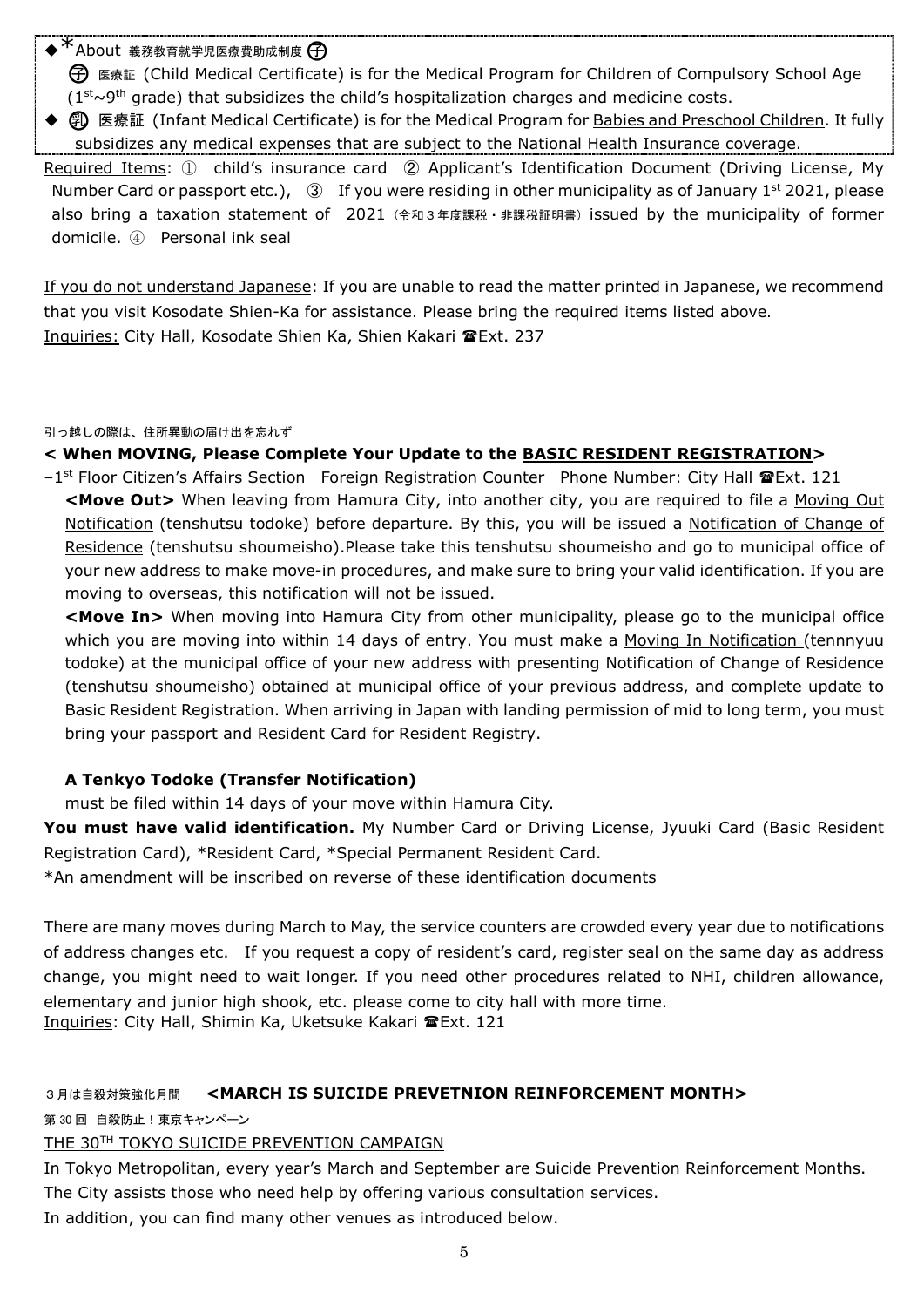## ◇ **Consolation counters during Campaign Term**

| <b>Service Counter/ Facility</b>                                                                       | <b>Telephone</b><br><b>Number</b> | <b>Special Consolation Term</b>                                                                                                                                             | <b>Regular Consolation</b>                                                                               |
|--------------------------------------------------------------------------------------------------------|-----------------------------------|-----------------------------------------------------------------------------------------------------------------------------------------------------------------------------|----------------------------------------------------------------------------------------------------------|
| Toll Free Special Counseling<br>NPO Bifrenders Tokyo Suicide<br><b>Prevention Center</b>               | ☎0120-58-9090 /<br>03-5286-9090   | Mar $1st(Tue)5PM \sim next day 12AM /$<br>Mar $2^{nd}$ (Wed) $\sim$ 6 <sup>th</sup> (Sun) 8PM $\sim$ /<br>Mar $7th$ (Mon) 10:30PM $\sim$<br>(all days till next day 2:30AM) | <b>雪03-5286-9090</b><br>Every day 8PM~2:30AM<br>(next day)<br>** Monday $10:30PM \sim$ ,<br>Tuesday 5PM~ |
| Yamabiko Support for Life<br>"Inochino Yamabiko Phone<br>Line"                                         | <b>雷03-3842-5311</b>              | March Tuesday, Wednesday,<br>Friday, Saturday, Sunday and<br>Holidays Noo~8PM                                                                                               | $\textbf{203-3842-5311}$<br>Tuesday, Wednesday,<br>Friday and Saturday<br>Noon~8PM                       |
| Suicide Prevention Hotline<br>"Inochi-no Denwa"                                                        | 雪0120-783-556                     | Mar $10^{th}$ (Thu) $8AM \sim 11^{th}$ (Fri) $8AM/$<br>Mar $1^{st}$ (Tue) $\sim$ 31 <sup>st</sup> (Thu) (exclude<br>Mar $10^{th}$ ) 4PM $\sim$ 9PM                          | <b>雷03-3264-4343</b><br>everyday 24 hours (Tokyo<br>Inochi-no Denwa)                                     |
| Tokyo Suicide Prevention<br>Campaign "Kokoro to Inochi<br>no Hotline" [NPO Mental Care<br>Association] | ☎0570-087478                      | Mar 27 <sup>th</sup> (Sun) $\sim$ 31 <sup>st</sup> (Thu)<br>every day 24 hours                                                                                              | <b>■0570-087478 Everyday</b><br>Noon $\sim$ Next day 5:30AM                                              |

## ◇ **LINE Counseling**

- Every day, 3PM~10PM (Reception till 9:30PM)
- Account Name: Sodan Hotto LINE@Tokyo

## ◇ **Telephone Counseling for Suicide-Bereaved Family** 自死遺族のための電話相談

| <b>Service Counter</b><br>[Facilities]                  | <b>Telephone Number</b> | <b>Special Consolation Term</b>                                                          | <b>Regular Consolation</b>                                             |  |
|---------------------------------------------------------|-------------------------|------------------------------------------------------------------------------------------|------------------------------------------------------------------------|--|
| <b>Grief Care and Support</b>                           | <b>雷03-3796-5453</b>    | March $8^{th}$ (Tue) $\sim 11^{th}$ (Fri)<br>Noon~4PM                                    | <b>雷03-3796-5453</b><br>Tue, Thu and Sat<br>Noon $\sim$ 4PM            |  |
| <b>Suicide-Bereaved</b><br><b>Family Support Center</b> | <b>雷03-3261-4350</b>    | March 4 <sup>th</sup> (Fri), 5 <sup>th</sup> (Sat) and<br>7 <sup>th</sup> (Mon) 10AM~8PM | $\textcircled{2}03 - 3261 - 4350$<br>Thu 10AM~ 8PM/ Sun<br>$10$ AM~6PM |  |

多重債務110 番

• Telephone Counseling for Problems with Multiple Consumer Loans #110 03-3235-1155 (Tokyo Consumer Affairs Center) Date and Time: March 7<sup>th</sup> (Mon), 8<sup>th</sup> (Tue) 9AM~5PM

#### こころといのちの講演会

 **Kokoro and Life Lecture (schedule ONLINE)**  Date and Time: March 17<sup>th</sup> (Thu) 2PM~4PM Eligibility: Hamura residents, workers and students. How to Apply: Please mail till March 4<sup>th</sup> (Fri) 5PM \*\*\* For details, please check Tokyo Metropolitan Health and Welfare Bureau official website.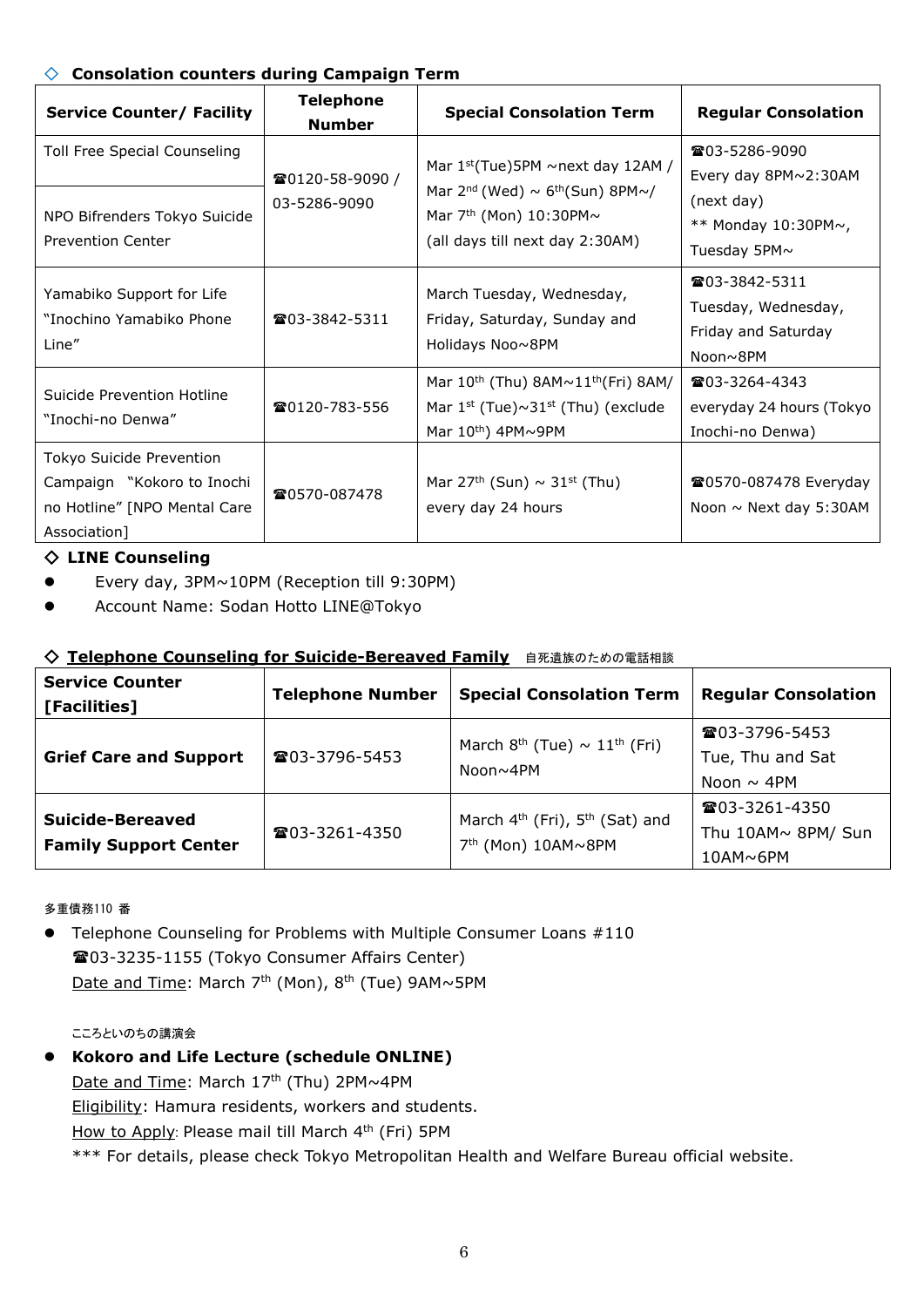#### こころの健康図書を図書館で展示します

## **\*\* Kokoro (Mental) Health Books' Exhibition in Library**

Day and Time: March  $1^{ST}$  (Tue)  $\sim 31^{st}$  (Thu) 10AM~8PM (exclude library close day)

Location: Main Library Exhibition Corner

Inquiries: Kenko Ka (in Hoken Center) Ext. 625

#### 3 月 1 日(火)~7 日(月)は春の火災予防運動

## **<Spring Fire Prevention Campaign March 1st (Tue) ~ 7th (Mon)**

The fire prevention campaign will prevent the outbreak of fires by raising awareness and disaster prevention action capabilities of the citizen of Tokyo. If the fire disaster is happened, the damage will be minimized. The purpose is to protect the property and precious lives from fires.

Inquiries: Fussa Fire Station Prevention Division, Fire Prevention Inspection Section 2042-552-0119

#### はむら花と水のまつり2022

## **<HAMURA FLOWER AND WATER FESTIVAL 2022>**

- **Early Term ~ Sakura Festival** Date and Time: March 26<sup>th</sup> (Sat)  $\sim$  April 10<sup>th</sup> (Sun) 10AM $\sim$ 5PM Location: Around Hamura Weir \*\* Banquets are not possible in or around the venue.
- **Late Term ~ Tulip Festival**

Date and Time: April  $10^{th}$  (Sun)  $\sim 20^{th}$  (Wed) 10AM $\sim$ 5PM Location: Paddy field in front of Negarami

- $\star$  There will be not mock stores for both terms but a stamp rally will be held around the stores during period. Details will be announced in Hamura News (Koho) version March 15th.
	- \*\* It is not allow to have party around venues.
	- \*\* Please have countermeasures to prevent COVID-19.

#### こいのぼり飾りに協賛募集

## **<Please support the CARP STEAMER decoration!>**

During the Hamura Flower and Water Festival 2022 "Late term Tulip Festival", Carp streamer decorations will be carried out for wishing the healthy growth of children. You may see the swimming carp streamer drawn by children of nursery school and kindergarten in the blue sky.

For this foundation, kindly have the support from citizens, business establishments / organizations, nursery schools / kindergartens, etc.

Decoration term of Carp Streamer: April  $10^{th}$  (Sun)  $\sim 20^{th}$  (Wed)

Location: Paddy field in front of Negarami (tulip field)

Sponsorship: Individual  $\sim$  ¥3,000 / per unit

Business establishments / groups  $\sim$  ¥5,000 / per unit

\*\* You may apply for as many units as you like

How to apply: Till March 19<sup>th</sup> (Sat), please submit to Hamura Flower and Water Festival Executive Committee Office (Hamura City Tourism Association 1-13-15 Hanehigashi (close Tuesday and Wednesday) directly.

Benefits: Names and groups will be posted at Tulip Festival Venue Inquiries: Hamura Flower and Water Festival Executive Committee Office (Hamura City Tourism Association 042-555-9667/ Industry Promotion Division, Commerce and Industry Tourism Section Ext.657)

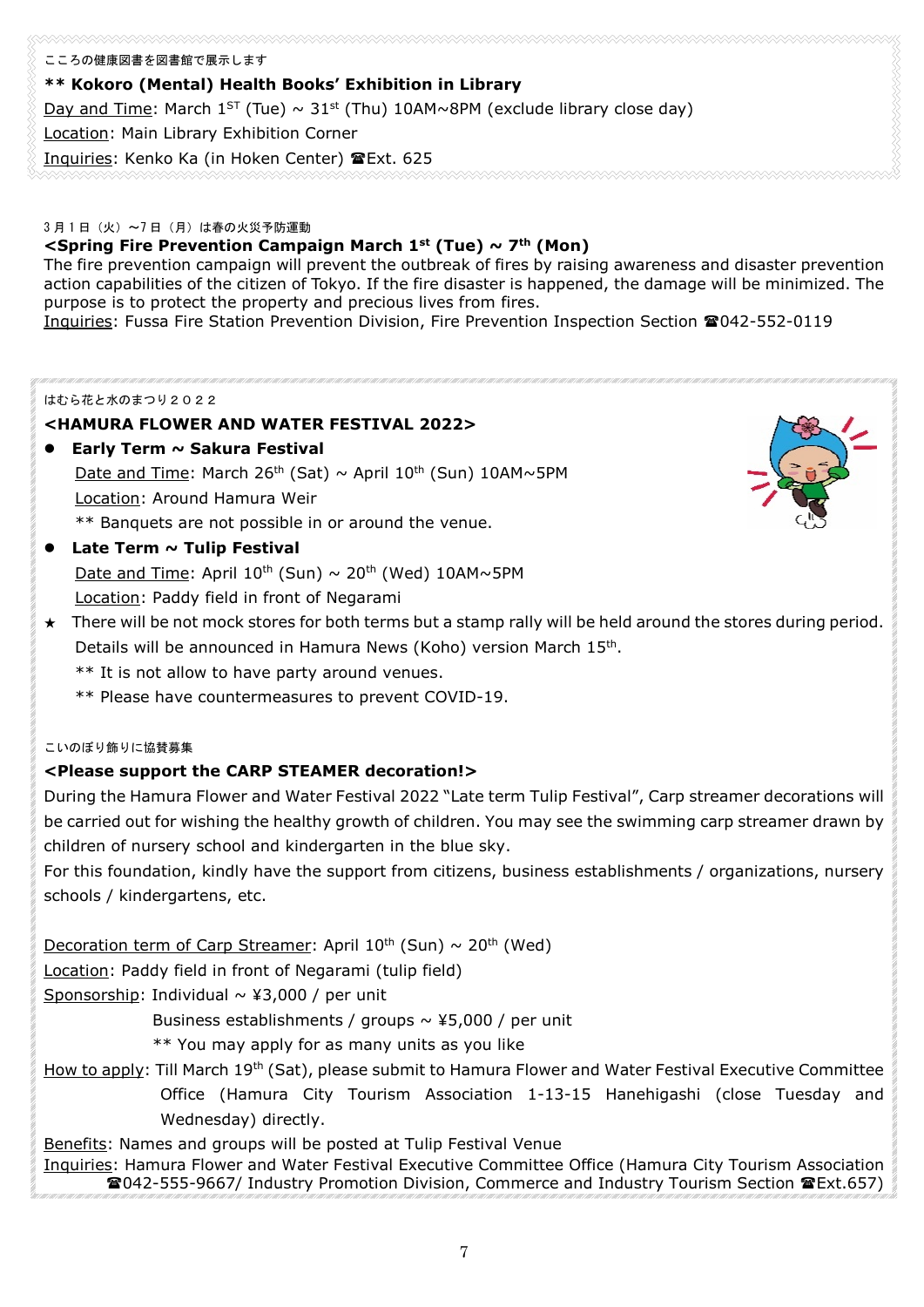# **INFORMATION for CHILDREN AND PARENTS**

子育て

#### ■ 妊産婦オンライン相談(要予約)

#### **<Pregnant women online consultation (reservation required)>**

Eligibility: Those who are pregnant or raising children residents (generally within one year after giving birth) March Consultation Day and Time: March 22<sup>nd</sup> (Tue) Midwife consultation 1:30PM~3:30PM

Monday ~ Friday Public Health Nurse 9AM~4PM

Inquiries: Kosodate Sodan Ka, Boshi Hoken. Sodan Kakari (in Hoken Center) TExt. 692

#### ■ 1歳児教室「1歳ちゃん♪ 集まれ~!」

## **< The 1 Year-Old and Parent Get-Together Group >**

The "Happy" Kosodate Chiiki Houkatsu Center (Regional Family Support Center) will hold a get-together for fun class geared toward 1 year old kids and their parents. They will offer tips on how to stop breast feeding or about safety, and the child can play with other children.

Date: March 22<sup>nd</sup> (Tue), from 9:30AM ~ 11PM Location: Hoken (Health) Center

\*\* Measure child's height and weight from 9:30AM and class starts from 10AM.

Eligibility: Hamura City Residents who have a child at age 1 year old as **March** can attend with their child. Priority for applicants of the 1<sup>st</sup> child.

Capacity: 8 (in order of application)

Things to Bring: Boshi Kenkou Techou (Maternal Handbook), Bath Towel and Beverage

Application and Inquiries: Starting from March  $7<sup>th</sup>$  (Mon) 9AM $\sim$ , please call or come directly to Kosodate

Sodan Ka, Boshi Hoken. Sodan Kakari **雪Ext. 695** 

## ■ [ちょこっと広場」を利用してください

## **< "Chokotto Hiroba" Consultation Services- Require Reservation >**

The Child Rearing Consultation Service offered by Clinical Psychologists assigned from Hamura City Child And Family Support Center (Kodomo Katei Shien Center), "Chokotto Hiroba" are offered to city citizens.

Please feel free to visit to talk about your child's psychological development, parent's mental stress and etc. In addition to the general consultation, they provide more detailed consultation about the various matters related to the growth by addressing the specific needs of your child.

こころの相談(臨床心理士)

◆Consultation for Emotional Wellbeing of Your Child ~ "Kokoro No Soudan"

| Date and Time                      | Capacity            | Location                |
|------------------------------------|---------------------|-------------------------|
| March $24th$ (Thu) $\bigcirc$ 10AM | Each 1 (in order of | Central Children Center |
| (2)11AM                            | application)        |                         |

\*\* City official website is posted the whole year schedule. Inquiries: Kosodate Soudan Ka, Boshi Hoken. Soudan Kakari, Ext. 694

# 税金 **TAX**

令和4年度償却資産の申告はおすみですか?

## **< Please Report Ownership of Depreciable Assets for 2022 Facial Year>**

Business entities are required to report any depreciable assets which are owned as of January 1<sup>st</sup> of each year. You will be sent a reminder notice from the city in early March requesting current status or to come file for these assets. Please request an application form if you do not have one. They can also be filed on-line. Inquiries: Kazei Ka, Shisan Zei Kakari, <sup>2</sup>Ext 154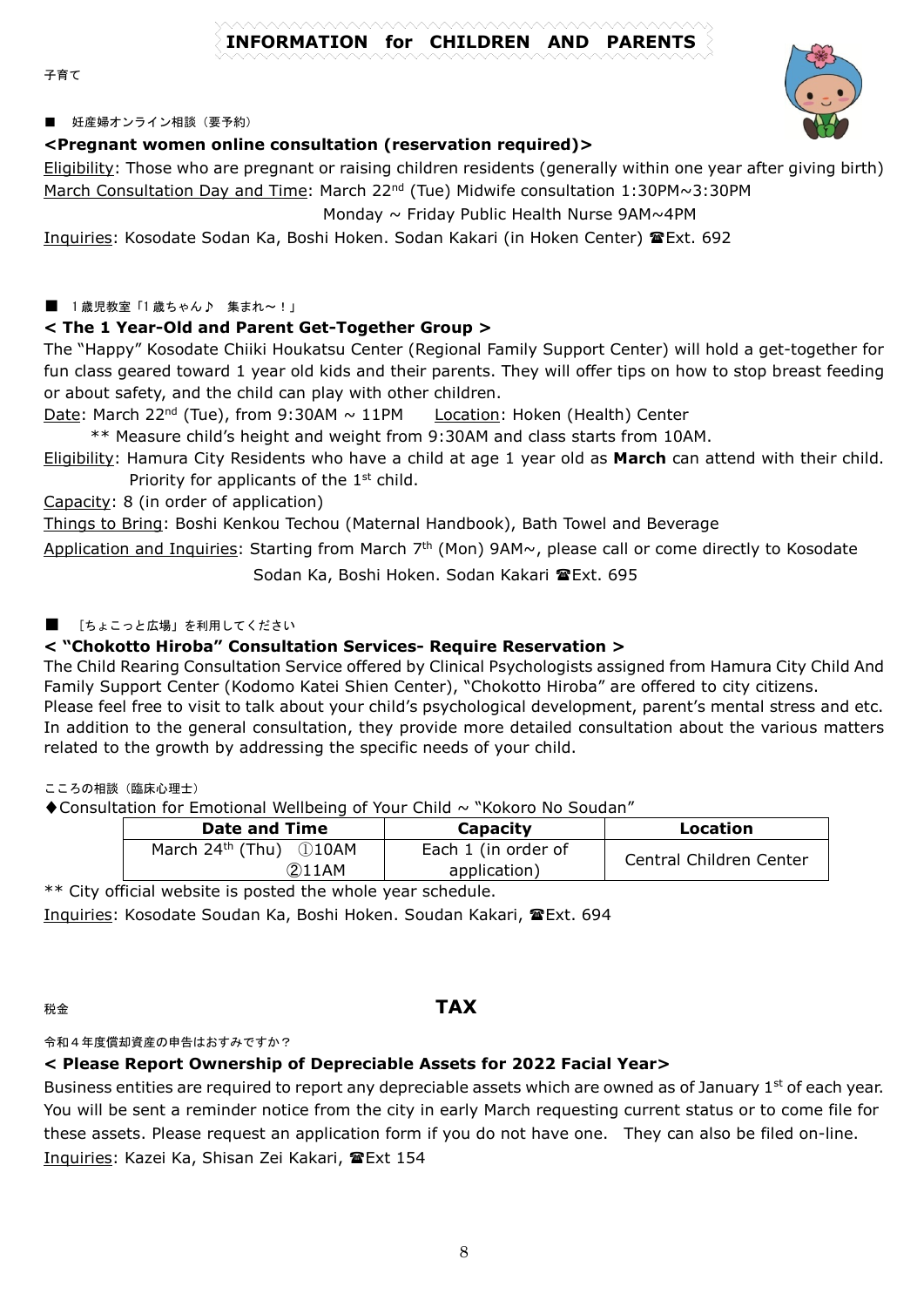## < BLOOD DONATION NEEDED! > 愛の献血

Blood supplies tend to be short when donors are scarce depending on the season. Your contribution will be appreciated. No reservation is required. Donation of either 400ml or 200ml can be chosen by a donor.

Date & Time: March 22<sup>nd</sup> (Tue) 10AM  $\sim$  Noon / 1:15PM  $\sim$  4PM

Location: Hamura City Hall, by the Main Entrance

Eligibility: Age 16~69 (Those over age 65/older who had donation experiences at age 60~64 are ineligible) Details: for 400ml or 200ml blood

\*Taking medicine for stomach ache, vitamins, or drugs to lower blood pressure will not affect the ability to donate. Those who are deemed to be unfit for donation may be referred to a medical interview on site prior to the procedure and be asked to decline.

Inquiries: Kenko Ka Ext.623

# スポーツセンター **SPORTS CENTER 042-555-0033**

四季のウォーク「Ⅱ」 瑞穂町までポールウォーキングしながら足腰をシェイプアップしよう!

**< Seasonal Walking Event "II" ~ Let's shape up legs while using pole in walking to Mizuhocho!>** Take a walk to Mizuhocho by pole walking which has two poles and moves the upper body actively. Please join with your family and friends, even one person is also welcome.

Date & Time: March 27<sup>th</sup> (Sun) 9AM  $\sim$  Noon (The event will be held in light rain or shine) Course: There are 2 courses, you may join in either one

| Course                        | <b>Distance</b> | Time        |
|-------------------------------|-----------------|-------------|
| Matsubara Central Park Course | 6.0 KM          | 100 minutes |
| Mizuho Eco Park Course        | 9.0 KM          | 150 minutes |

Acceptance / Meeting: 9AM ~ 9:30AM in front of Sports Center Entrance Square

\*Please come directly to meeting place (Start/goal  $\sim$  Sports Center)

\*After lesson of using pole, walking as over courses.

Eligibility: Anyone who can walk the entire course alone

Capacity: 40 (in order of application) Fee: Free

Things to bring: Beverages, mask, health control check sheet and walking poles (if you have)

- Poles are available to borrow.
- Depends number of participators, it might be divide to groups to walk.

How to Apply: Within Mar 4<sup>th</sup> (Fri) ~18<sup>th</sup> (Fri), please call or come to Sports Center (close Monday 9AM~5PM) Event Day Contact:  $\mathbf{\Omega}$ 070-1355-3003 (Sports Promotion Section 9AM  $\sim$  Noon)

- Please register Hamura City Mail Services (https://mail.cous.jp/hamura/), if it is cancelled, you may confirm from mail services.
- For prevention of COVID-19 spreading, please wear mask.
- "Health management check sheet" is available to download from city official website or distribute in Sports Center.

Inquiries: Sports Center 2042-555-0033

## 動物園 **HAMURA ZOO ☎042-579-4041**